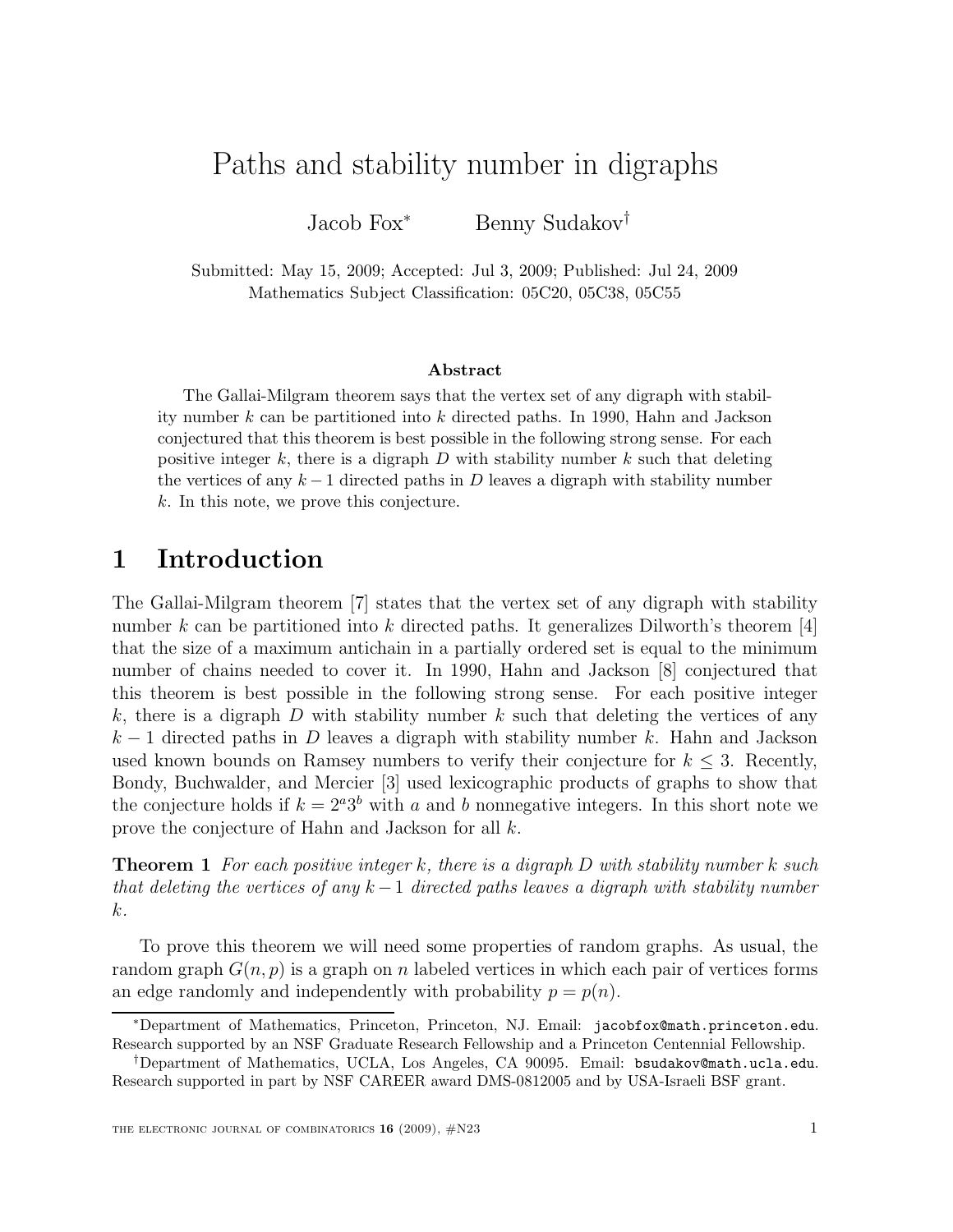**Lemma 1** For  $k \geq 3$ , the random graph  $G = G(n, p)$  with  $p = 20n^{-2/k}$  and  $n \geq 2^{15k^2}$  a multiple of 2k has the following properties.

(a) The expected number of cliques of size  $k + 1$  in G is at most  $20^{\binom{k+1}{2}}$ .

(b) With probability more than  $\frac{2}{3}$ , every induced subgraph of G with  $\frac{n}{2k}$  vertices has a clique of size k.

**Proof:** (a) Each subset of  $k + 1$  vertices has probability  $p^{\binom{k+1}{2}}$  of being a clique. By linearity of expectation, the expected number of cliques of size  $k + 1$  is

$$
\binom{n}{k+1} p^{\binom{k+1}{2}} = \binom{n}{k+1} 20^{\binom{k+1}{2}} n^{-k-1} \le 20^{\binom{k+1}{2}}.
$$

(b) Let U be a set of  $\frac{n}{2k}$  vertices of G. We first give an upper bound on the probability that U has no clique of size k. For each subset  $S \subset U$  with  $|S| = k$ , let  $B_S$  be the event that S forms a clique, and  $X_S$  be the indicator random variable for  $B_S$ . Since  $k \geq 3$ , by linearity of expectation, the expected number  $\mu$  of cliques in U of size k is

$$
\mu = \mathbb{E}\left[\sum_{S} X_{S}\right] = \binom{\frac{n}{2k}}{k} p^{\binom{k}{2}} \ge \frac{n^{k}}{2(2k)^{k}k!} 20^{\binom{k}{2}} n^{1-k} \ge 2n.
$$

Let  $\Delta = \sum \Pr[B_S \cap B_T]$ , where the sum is over all ordered pairs  $S, T$  with  $|S \cap T| \geq 2$ . We have

$$
\Delta = \sum_{i=2}^{k-1} \sum_{|S \cap T| = i} \Pr[B_S \cap B_T] = \sum_{i=2}^{k-1} \sum_{|S \cap T| = i} p^{2\binom{k}{2} - \binom{i}{2}} = \sum_{i=2}^{k-1} {n \choose i} {n-i \choose k-i} {n-k \choose k-i} p^{2\binom{k}{2} - \binom{i}{2}}
$$
  

$$
\leq \sum_{i=2}^{k-1} n^{2k-i} p^{k(k-1) - \binom{i}{2}} \leq 20^{k^2} \sum_{i=2}^{k-1} n^{2-i+i(i-1)/k} \leq k 20^{k^2} n^{2/k}.
$$

Here we used the fact that  $i(i-1)/k - i$  for  $2 \le i \le k-1$  clearly achieves its maximum when  $i = 2$  or  $i = k - 1$ .

Using that  $k \geq 3$  and  $n \geq 2^{15k^2}$ , it is easy to check that  $\Delta \leq n$ . Hence, by Janson's inequality (see, e.g., Theorem 8.11 of  $[2]$ ) we can bound the probability that U does not contain a clique of size k by  $Pr\left[\frac{\wedge_S B_S}{]} \leq e^{-\mu+\Delta/2} \leq e^{-n}$ . By the union bound, the probability that there is a set of  $\frac{n}{2k}$  vertices of  $G(n, p)$  which does not contain a clique of size k is at most  $\binom{n}{\frac{n}{2k}}e^{-n} \leq 2^n e^{-n^2} < 1/3$ .

The proof of Theorem 1 combines the idea of Hahn and Jackson of partitioning a graph into maximum stable sets and orienting the graph accordingly with Lemma 1 on properties of random graphs.

**Proof of Theorem 1.** Let  $k \geq 3$  and  $n \geq 2^{15k^2}$ . By Markov's inequality and Lemma 1(a), the probability that  $G(n, p)$  with  $p = 20n^{-2/k}$  has at most  $2 \cdot 20^{k+1}$  cliques of size  $k+1$  is at least  $1/2$ . Also, by Lemma  $1(b)$ , we have that with probability at least  $2/3$  every set of  $\frac{n}{2k}$  vertices of this random graph contains a clique of size k. Hence, with positive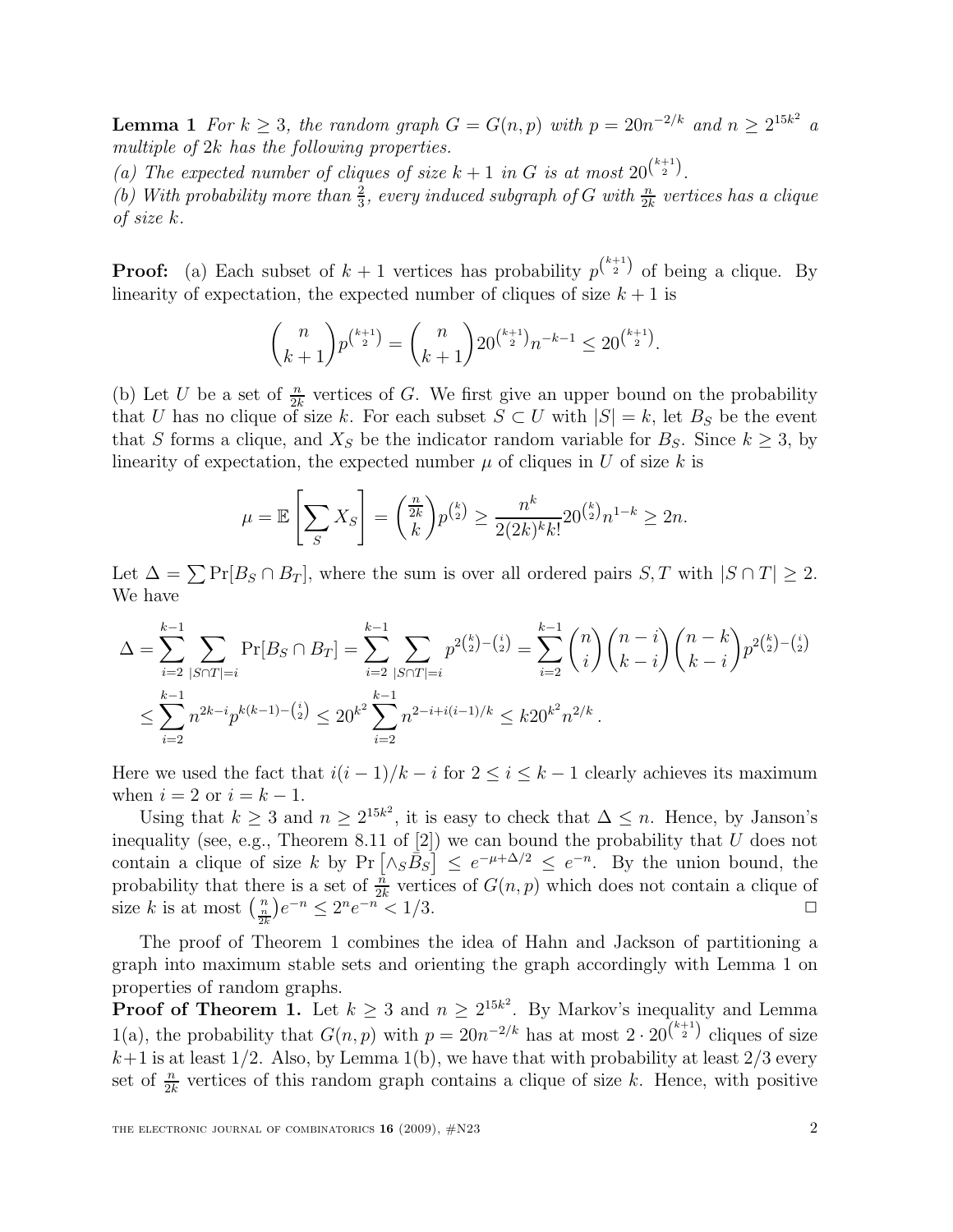probability (at least  $1/6$ ) the random graph  $G(n, p)$  has both properties. This implies that there is a graph G on n vertices which contains at most  $2 \cdot 20^{\binom{k+1}{2}}$  cliques of size  $k+1$  and every set of  $\frac{n}{2k}$  vertices of G contains a clique of size k. Delete one vertex from each clique of size  $k + 1$  in G. The resulting graph G' has at least  $n - 2 \cdot 20^{\binom{k+1}{2}} \geq 3n/4$ vertices and no cliques of size  $k + 1$ . Next pull out vertex disjoint cliques of size k from  $G'$ until the remaining subgraph has no clique of size k, and let  $V_1, \ldots, V_t$  be the vertex sets of these disjoint cliques of size k. Since every induced subgraph of G of size at least  $\frac{n}{2k}$ contains a clique of size k, then  $|V_1 \cup ... \cup V_t| \geq \frac{3n}{4} - \frac{n}{2k} \geq \frac{n}{2}$  $\frac{n}{2}$ . Define the digraph D on the vertex set  $V_1 \cup \ldots \cup V_t$  as follows. The edges of D are the nonedges of G. In particular, all sets  $V_i$  are stable sets in D. Moreover, all edges of D between  $V_i$  and  $V_j$  with  $i < j$  are oriented from  $V_i$  to  $V_j$ . By construction, the stability number of D is equal to the clique number of G', namely k. Also any set of  $\frac{n}{2k}$  vertices of D contains a stable set of size k. Note that every directed path in  $D$  has at most one vertex in each  $V_i$ . Hence, deleting any  $k-1$  directed paths in D leaves at least  $|D|/k \geq \frac{n}{2k}$  $\frac{n}{2k}$  remaining vertices. These remaining vertices contain a stable set of size  $k$ , completing the proof.

**Remark.** Note that in order to prove Theorem 1, we only needed to find a graph  $G$  on  $n$ vertices with no clique of size  $k+1$  such that every set of  $\frac{n}{2k}$  vertices of G contains a clique of size k. The existence of such graphs was first proved by Erdős and Rogers  $[6]$ , who more generally asked to estimate the minimum t for which there is a graph  $G$  on  $n$  vertices with no clique of size s such that every set of t vertices of G contains a clique of size r. Since then a lot of work has been done on this question, see, e.g., [9, 1, 10, 5]. Although most results for this problem rely on probabilistic arguments, Alon and Krivelevich [1] give an explicit construction of an *n*-vertex graph G with no clique of size  $k + 1$ , such that every subset of G of size  $n^{1-\epsilon_k}$  contains a k-clique. Since we only need a much weaker result to prove the conjecture of Hahn and Jackson, we decided to include its very short and simple proof to keep this note self-contained.

Acknowledgments. We would like to thank Adrian Bondy for stimulating discussions and generously sharing his presentation slides. We also are grateful to Noga Alon for drawing our attention to the paper [1]. Finally, we want to thank the referee for helpful comments.

## References

- [1] N. Alon and M. Krivelevich, Constructive bounds for a Ramsey-type problem, Graphs Combin. 13 (1997), 217–225.
- [2] N. Alon and J. H. Spencer, The Probabilistic Method, 3rd ed., Wiley, 2008.
- [3] J. A. Bondy, X. Buchwalder, and F. Mercier, Lexicographic products and a conjecture of Hahn and Jackson, SIAM J. Discrete Math. 23 (2009), 882–887.
- [4] R. P. Dilworth, A decomposition theorem for partially ordered sets, Ann. of Math. 51 (1950), 161–166.